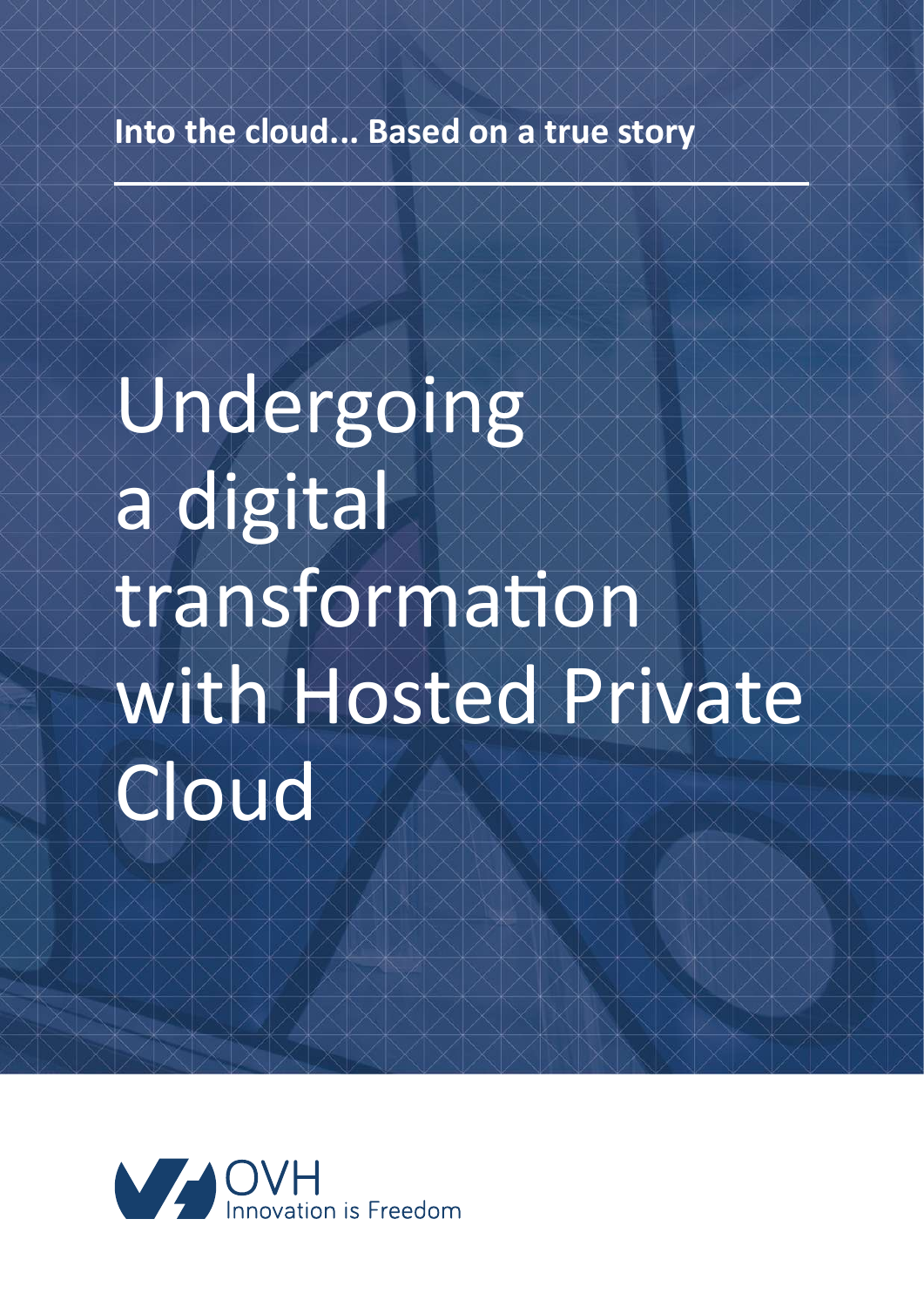

### Executive Summary

Created in 2014, Arcade Beauty Group combines the expertise of Arcade Marketing and Bioplan: a production company focused on delivering samples and mini-products to perfume and cosmetics brands. With a well-established worldwide offering of samples, mono-dose fragrance packaging, make-up and skincare products, the company is now ready to take on the challenges of digital transformation.

As the beauty market is shifting from mass sampling to a more targeted approach, Arcade Beauty is developing smart sampling solutions that meet the demand of mainstream cosmetic brands. Additionally, the company offers new solutions that will effectively combine digital technologies with direct sample distribution, thereby aiming at a better return on investment.

In order to meet those goals, Arcade Beauty decided to undergo a complete transformation at the infrastructure level, and to implement M3 by Infor: a global enterprise resource planning (ERP) platform. Michał Maciejewski and Patrick Zawadzki were kind enough to sit down with us to talk about the challenges of migrating the legacy systems of European sites into the cloud.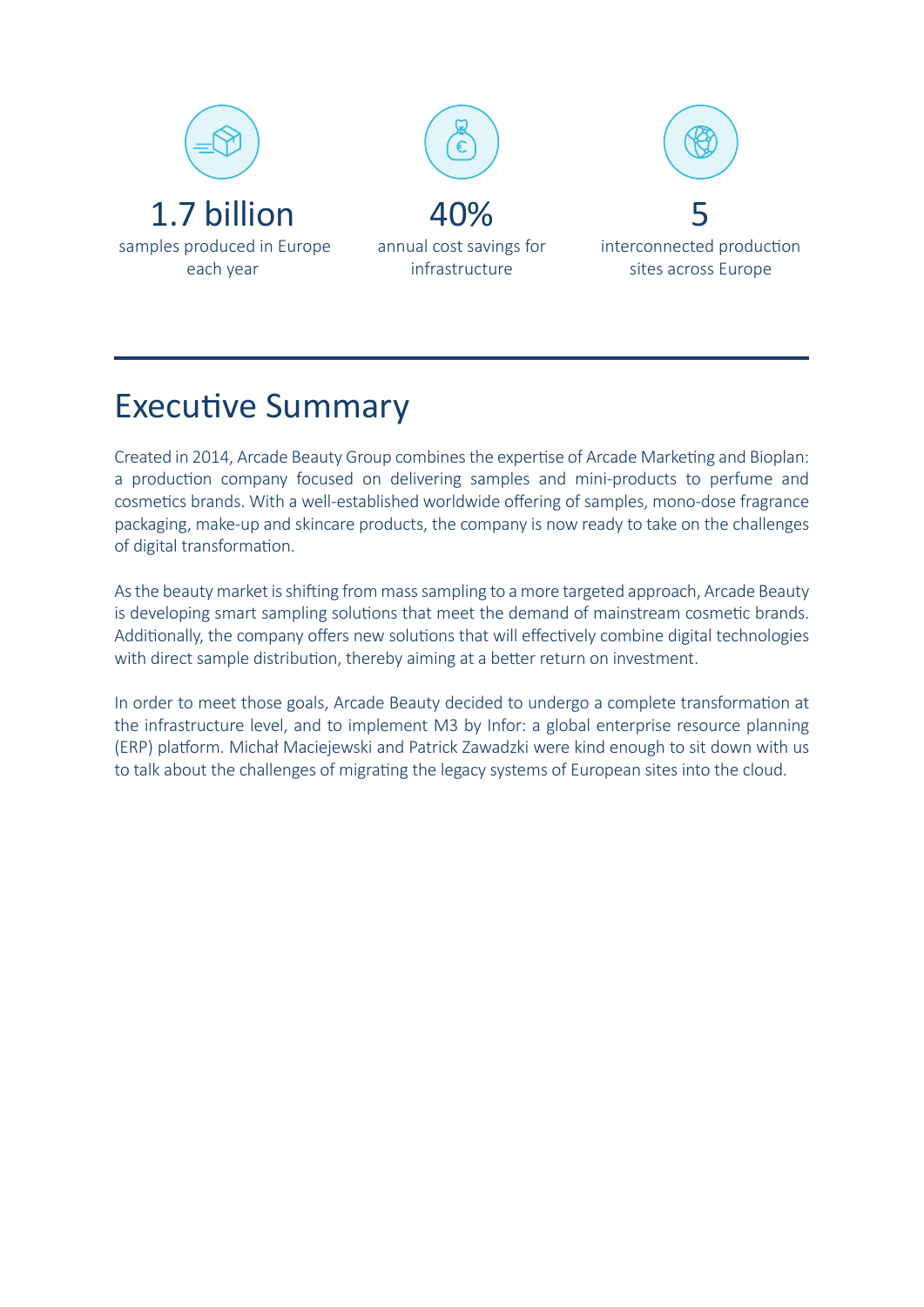

#### The Challenge

*Deployment of a global enterprise resource planning software solution to bring the company together* 

With a presence in the three major regions of North America, Europe and Brazil, Arcade Beauty has a vast and complex IT environment that serves its many production sites all over the world. At the beginning of 2017, the European infrastructure was scattered across different locations and providers, including four separate Active Directory services, two on-premises datacentres, and five independent ERPs – one for each industrial site.

Since the merger in 2014, Arcade Beauty has been growing into "*one company*" by enhancing global cooperation among dispersed locations. Consolidation and migration of legacy environments to the cloud-based platform, and the deployment of global ERP software, were both essential steps to achieving standardisation and unification throughout the enterprise.

Addressing the business challenges of migration requires careful planning and development of a proper strategy. The critical migration challenges include minimising the disruption of essential business processes, choosing the optimal time, as well as engaging and supporting the end users throughout the transition.

In order to manage migration flawlessly, it is vital to choose a dependable partner that will deliver a scalable infrastructure within a tight IT budget. Key requirements also include the ability to maintain the platform's high performance and availability, while providing the company with the necessary support during the migration stages.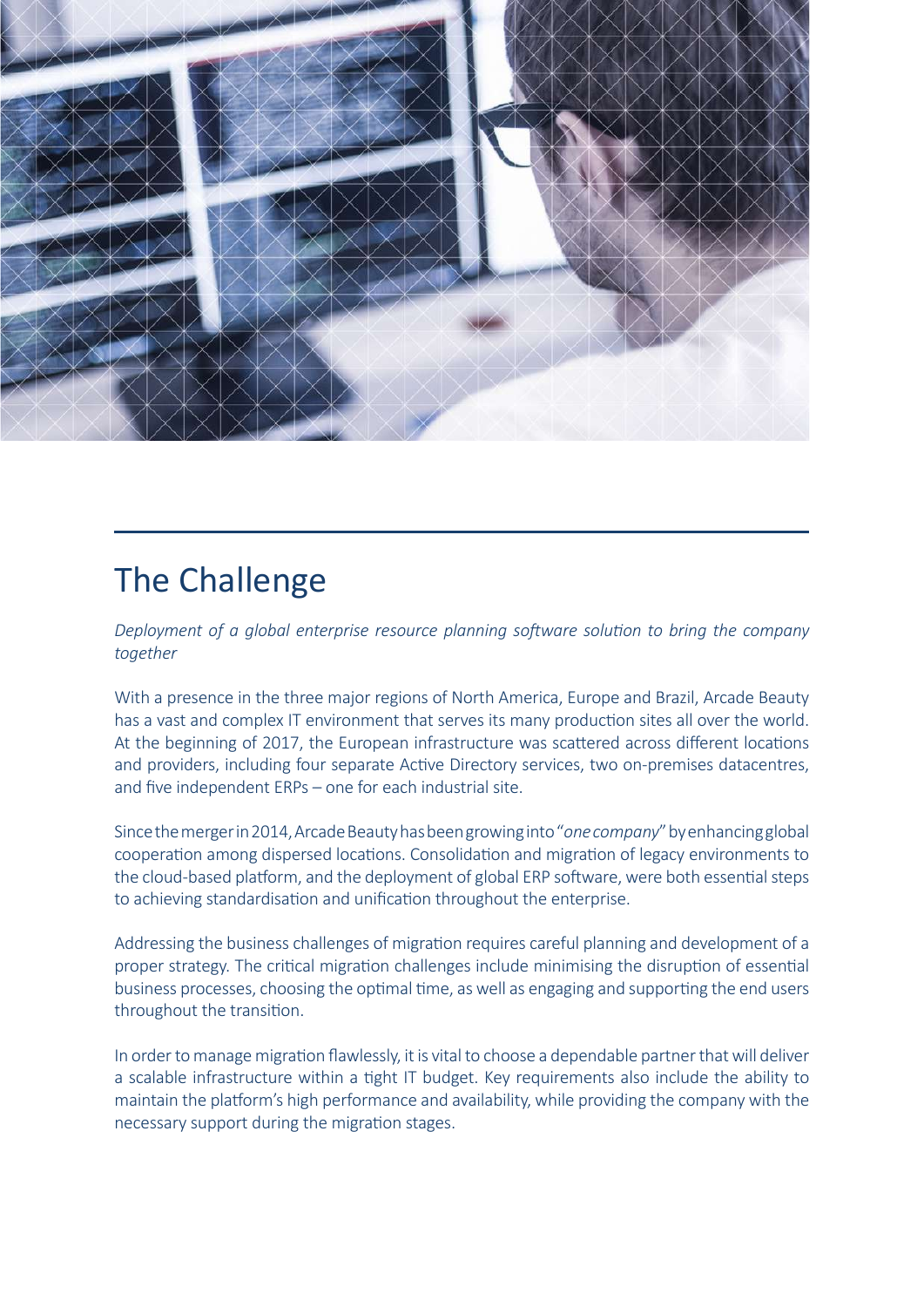## The Solution

*A hosted Private Cloud, enhanced with the software-defined network at the heart of the company*

Tired of maintaining costly on-premises infrastructure, Arcade Beauty chose a Private Cloud infrastructure based on VMware technology, which is a hallmark product of the OVH portfolio. High-capacity bandwidth, reliability, security, and easy management of resources were fundamental requirements to serve critical business applications across multiple geographical locations.

*"It's worth choosing Private Cloud when we expect the service to be ahead of business needs in order to quickly release the necessary resources and create opportunities. We also value the reliability, scalability, and simplicity of infrastructure management with Private Cloud, especially in geographically-dispersed environments."*

**Michał Maciejewski, IT Infrastructure Administrator for Europe**

To simplify the process, OVH offered Arcade Beauty a free Private Cloud trial at the beginning of the partnership, which enabled the company's IT team to plan the migration process in great detail. As the legacy environment was based on Microsoft's Hyper-V virtualisation, a direct migration was not possible. Arcade Beauty therefore decided to use the Veeam Cloud Connect solution to move the virtual machines into the new IT infrastructure.

Choosing fully dedicated hardware that is managed by OVH, with resources available on-demand, has enabled Arcade Beauty to effectively plan for capacity and to control costs while keeping them within the IT budget. The Private Cloud's VMware virtualisation layer helps the company to simplify and accelerate IT deployments and to remain one step ahead of the rapidly changing needs of the business.

Thanks to the software-defined network (NSX), the agility of IT operations has increased considerably. In the past, expanding the network, creating VLANs, or even deploying a firewall, required many man-hours and kilometres of dark fibre cables. Now, it only takes a few minutes and a couple of clicks. The high-end components of XL+ hosts guarantee the computing resources required to manage the entire workload of the company, while efficiently running tens of VMs on each host.